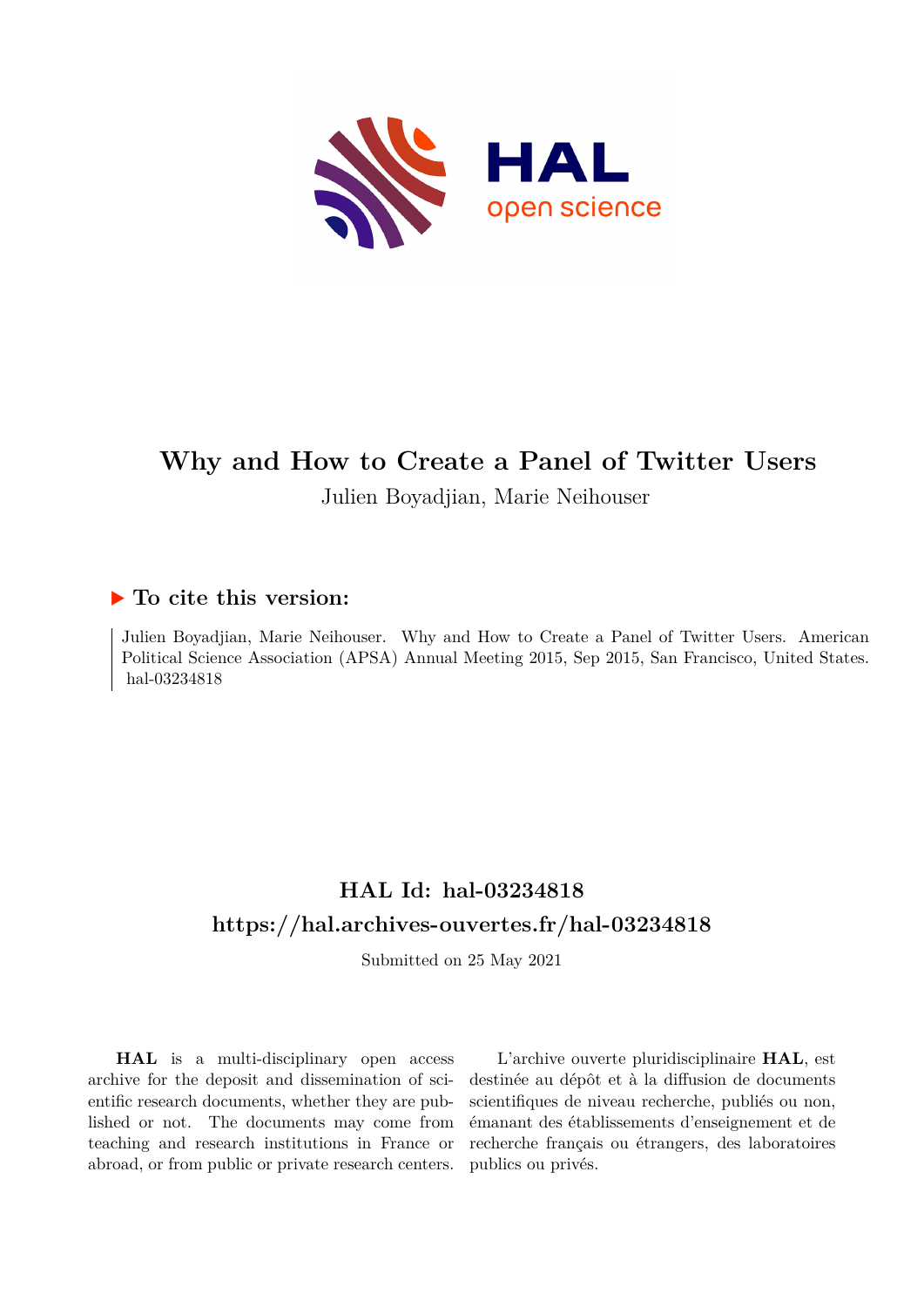**Boyadjian Julien, University of Montpellier, julien.boyadjian@hotmail.fr** 

**Neihouser Marie, University of Montpellier, neihouser.marie@gmail.com** 

**Why and How to Create a Panel of Twitter Users** 

#### **Abstract:**

Twitter offers a new space for citizens to air their political views. Every day, thousands of individuals comment on politics via this social network. Although the literature has demonstrated clearly the relevance of the media context on the level of political messages posted, little research has yet been done on users' social and political characteristics and the impact of these characteristics on the number and frequency of posts. To determine the social logics behind political tweets, I devised a method for creating a panel of the social network. The study results show the decisive impact of sociological variables on individuals' propensity to talk about politics on the social network.

#### **Keywords: Twitter; big data; political participation; political discussion**

#### **Introduction**

 Twitter, the microblogging web service founded in 2006 in the United States, has quickly become a valuable field of investigation for analyzing the political behavior of ordinary citizens via the Internet (Jungherr, 2014). Users of this social network can post messages of no more than 140 characters on any subject they choose, including politics. These political messages can thus be considered true research materials in the same right as answers to questionnaires and interview transcriptions. The thousands of tweets posted daily on the network are all evidence of practices, attitudes and opinions expressed by Internet users on a variety of topics, including politics. This new material has certain specific features, however. Unlike answers recorded in the context of a questionnaire, the messages posted on social networks are not data artificially generated through fieldwork interaction. Internet users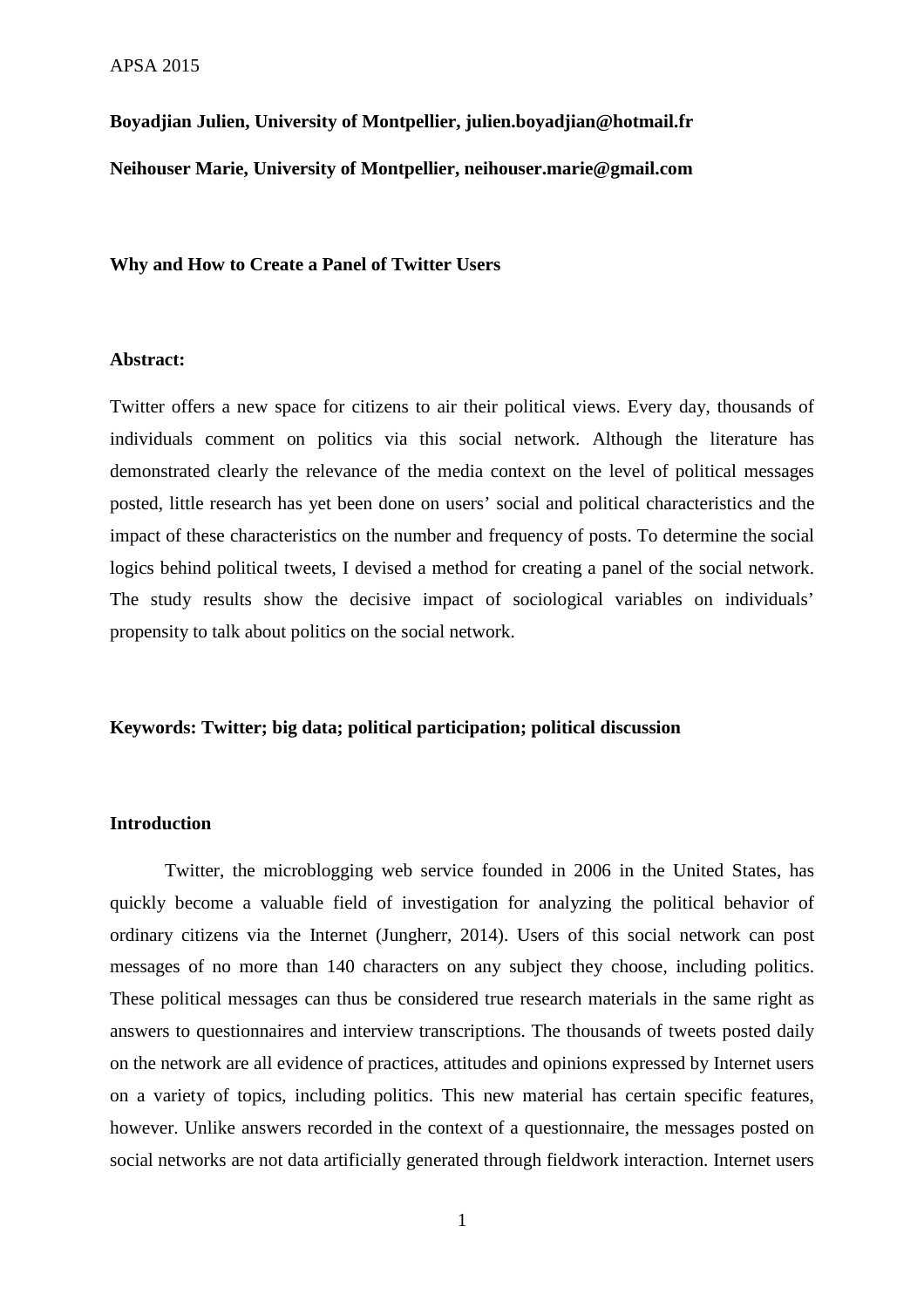do not post messages because a researcher has asked them to do so. Therefore, they do not adapt their discourse according to a survey protocol. A second aspect that characterizes messages posted on the social media is the fact that they are time-stamped. On Twitter in particular, each tweet carries the precise date and time of the post. Using web-tracking software, which makes it possible to collect and store huge amounts of digital data, researchers can thus study messages several months and even several years after their authors have posted them. Internet users' reactions, discourses and representations regarding past facts or events as they occurred at the time of the events can thus be studied without having to rely on the respondents' memory, which is often faulty. Web-tracking software thus makes it possible to objectively measure the level of political message posts and identify the exact time at which these messages were produced. A third characteristic has to do with the potentially exhaustive nature of the computerized analysis of tweets. As web-tracking software makes it possible to collect vast data sets, it is no longer necessary to sample the target population studied to obtain statistically representative results. The digital nature of the field of study makes it technically possible to conduct an exhaustive analysis of the social phenomena studied on line.

While the above characteristics present real heuristic advantages and, as will be seen, partly condition the way in which the data has been viewed in the literature, digital posts have the considerable drawback of not being systematically associated with an author having clearly defined socio-demographic characteristics. Even if people sometimes give information about their sex, age, occupation or place of residence, this information is only fragmentary and is not enough to define a user's social profile. Contrary to questionnaire surveys, it is impossible to situate socially the authors of the messages collected using web-tracking analysis tools. Researchers who wish to perform a quantitative analysis of the political messages posted on the social media, particularly on Twitter, can then basically adopt two different research strategies. They can opt for a computerized analysis of the social network (big data) and thus take advantage of the features offered by the nature of tweets (unsolicited time-stamped messages and exhaustive data). But the social characteristics of the authors of the messages studied cannot be identified in a computerized analysis of this sort. Or investigators can choose a more classic approach using a questionnaire survey and thus identify the sociological characteristics of the message producers. This approach, however, makes it impossible to take advantage of web-tracking analysis.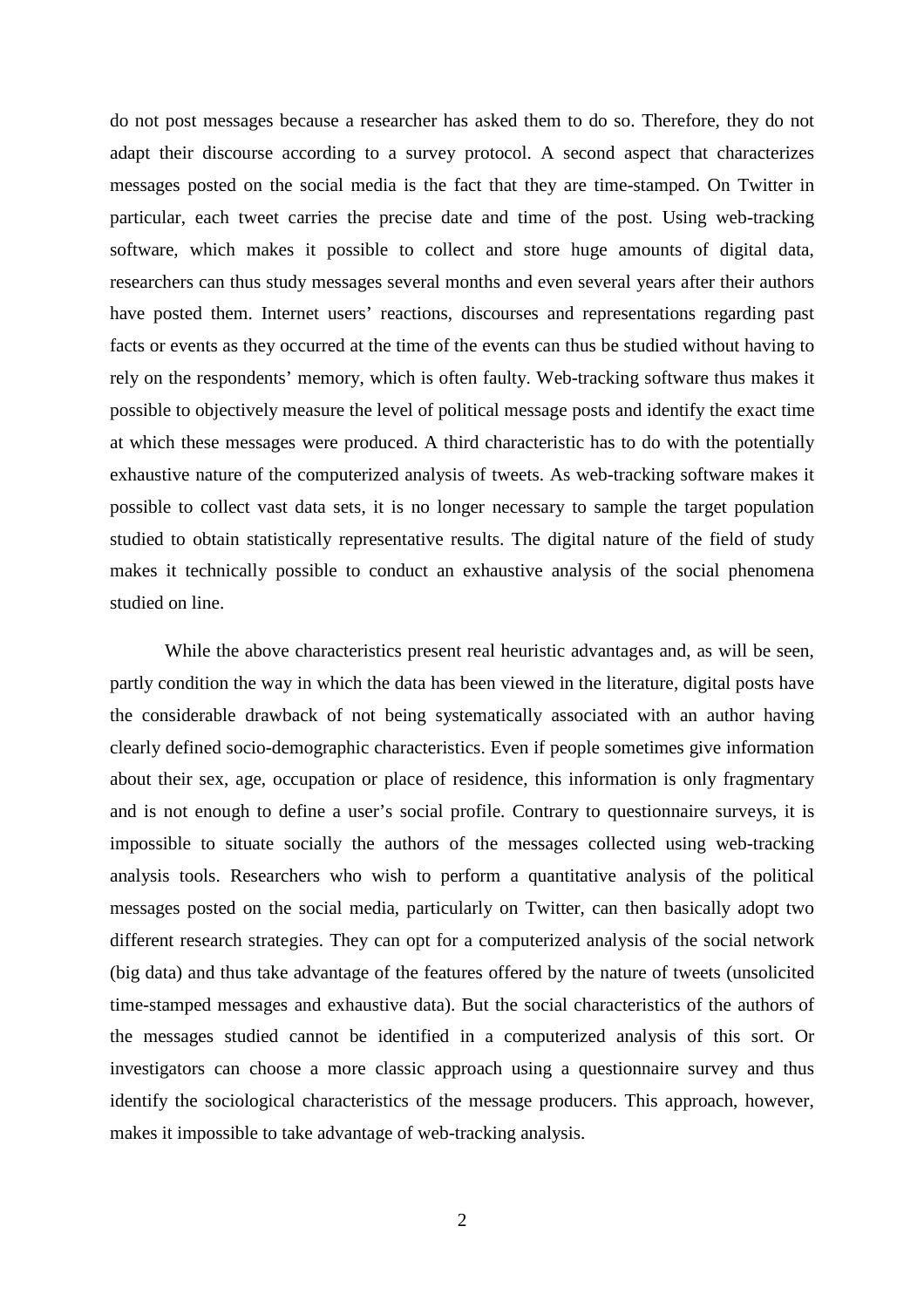Recent academic studies devoted to the political uses of Twitter mostly rely on computerized analyses of very large data sets. This research position prompts investigators to conduct an analysis that is more focused on message content and the context in which they were posted than on the social logics underlying their production.

#### *State of the Art*

Considerable research has been devoted to the political uses of Twitter within a very short time period. In a review article published in 2014, Andreas Jungherr inventoried no fewer than 115 studies on this topic (Jungherr, 2014). Aside from their sheer number and novelty, another feature of these studies is the disciplinary diversity of their authors. Researchers from a variety of disciplines generally having little exchange between them, namely the information and communication sciences, computer science and to a lesser extent Anglophone political science, have entered this new "digital" research field.

The original discipline of these authors (most of them in computer science), probably explains their inclination to prefer computerized web-tracking analysis tools and to suggest very empiricist and descriptive approaches to the social network. These studies therefore count the number of political messages posted (Ausserhofer and Maireder, 2013), analyze their content and tonality (Linh et al., 2013), sometimes comparing them to opinion survey data or election results (Gayo-Avello, 2013). Only a fraction of the studies set out to interpret empirical results observed from the standpoint of a theoretical framework for analysis (Jungherr, 2014). The theoretical references used are drawn mainly from political communication research focusing on media effects, in particular through issues of agendasetting (McCombs and Shaw, 1972) and media framing (Gamson, 1989)Twitter emerges as an object of study particularly suited to these research questions. The social network is a space that is highly reactive to news stories and televised events. Moreover, Internet users' reactions can be situated in a specific media and political context, as each message posted is date/timestamped.

Several authors have thus shown that the number of political tweets posted on the social network fluctuated considerably from one day to the next and that spikes in production coincided with political events receiving a high level of media attention (Larsson and Moe, 2013). In this regard, televised political events (debates, campaign rallies, etc.) are believed to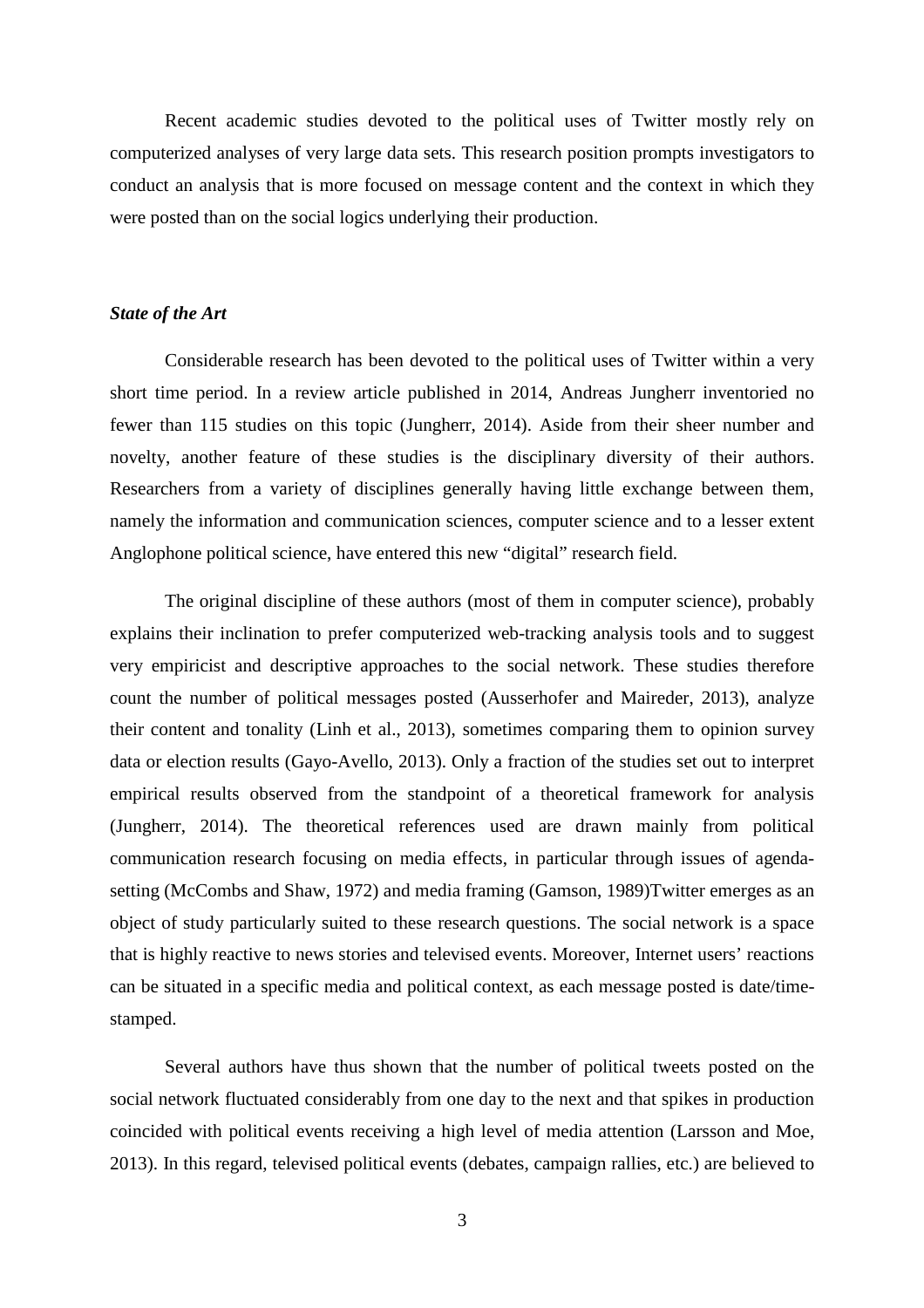generate the most online political reactions (Jungherr and Jürgens, 2014). The level of political activity on Twitter is thus thought to be determined by the level of politicization of news items: the more airtime the media devotes to political subjects, the more Internet users "talk" about politics online. These results would appear to confirm Mc Combes and Shaw's (1972) hypotheses regarding the media's ability to determine citizens' concerns and topics of discussion. Some authors have sought to test this hypothesis at a more precise level of analysis by comparing the airtime devoted to various political candidates and the number of Twitter messages mentioning these candidates. These authors have observed a positive correlation between the two phenomena: the candidates mentioned most often on Twitter are also those most often mentioned in the media (Jungherr, 2014). The more media coverage a politician is given, the more Internet users tend to talk about the person online. Although Internet users' discussion topics thus seem partly determined by the media, some authors have wondered if online discussions mobilize the same interpretive frameworks. The results pertaining to this question are more nuanced. While political tweets indeed refer mostly to events the major media outlets have put on the agenda, many of these messages also criticize how the media frames them. Some users for instance endeavor to correct factual errors made by journalists or politicians in real time (Ampofo, Anstead and O'Loughlin, 2011; Anstead and O'Loughlin, 2011). Although it is a highly reactive space to mainstream media, Twitter nevertheless seems to be used at least by some subscribers as a space for critical discussion of this very media.

Agenda setting and media framing theories used in this literature are thus particularly suited to the nature of the research topic and help to make sense of the irregular patterns in posting political messages on the network. The number of political tweets posted is thus believed to be determined by the level of politicization of topics on the media agenda. However, are all Internet users equally inclined to comment on political topics in the headlines, whatever their social background and level of politicization? Do individuals who are the most interested in politics also post more messages during periods of high politicization, or does this phenomenon apply only to the least politicized individuals? The research reviewed above does not help to answer these questions. The social dispositions of individuals who express political opinions on Twitter are very rarely analyzed, and this for a relatively simple reason: the socio-demographic characteristics of the message authors cannot be determined, at least not solely, through web-tracking analysis, the principal tool used in this research.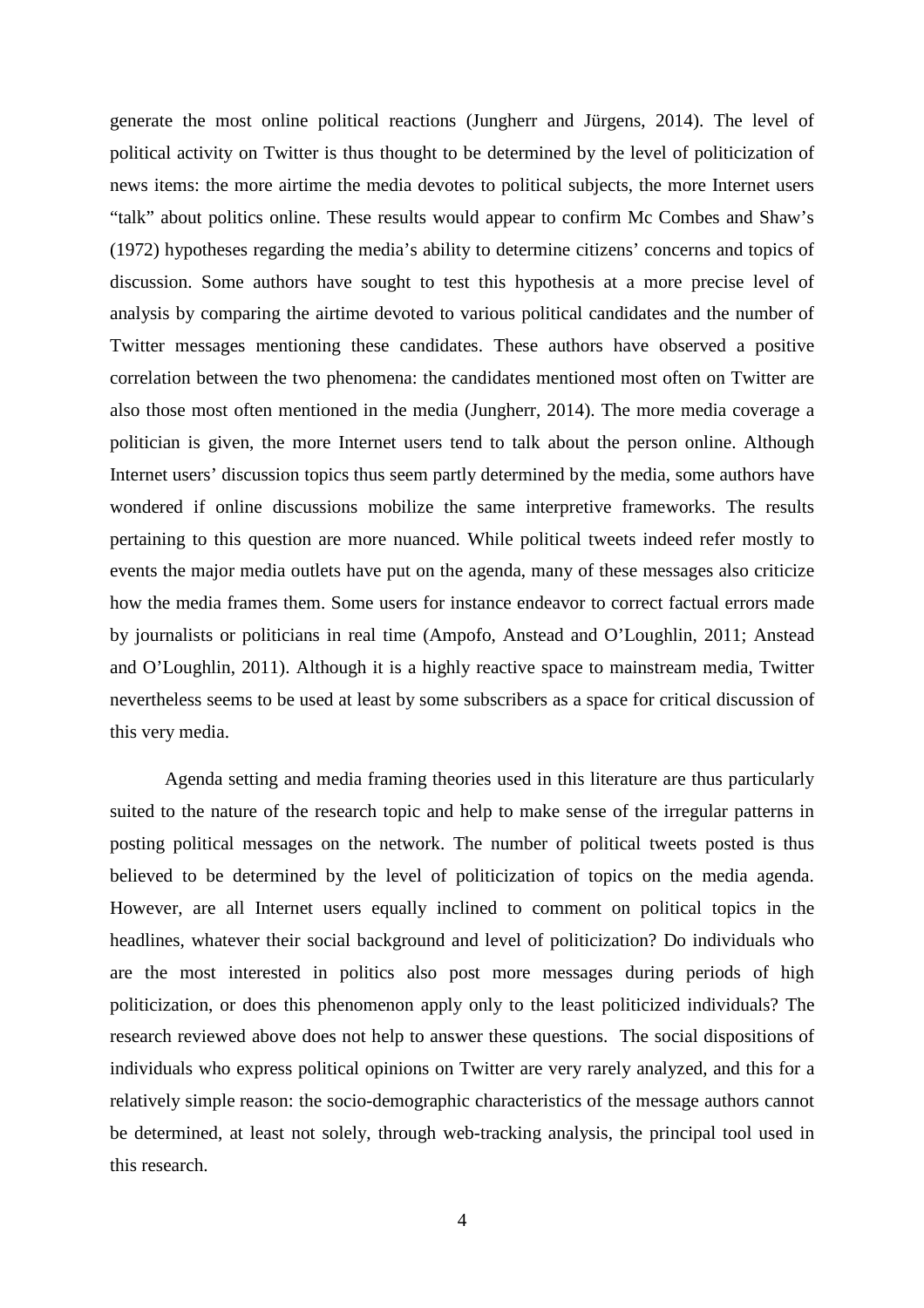Conversely, the rare academic studies that have chosen to use a questionnaire survey over computerized analysis of the social network have identified Internet users' sociological characteristics, though without examining the political and media context in which the messages were produced (Bekafigo and McBride, 2013; Dimitrova et al., 2014). These authors have endeavored to measure the number of Twitter users in the overall population, generally concluding that they make up only a slim proportion: in 2010, Twitter users made up only 8% of the American Internet using population (Rainie et al., 2012). In the United States, the majority of political tweet producers tend to be well-educated, white, male, Democrats and Independents (Gainous and Wagner, 2014). These results, while they seem plausible (and fairly consistent with the data for France), should nevertheless be interpreted with caution. Given the low level of Internet users claiming to have a Twitter account, these questionnaire surveys (conducted on representative samples of 1,000 to 2,000 American adults) are often based on very small samples (100 to 300 individuals at most). More fundamentally, another limit to these surveys is that they do not compare the users' sociodemographic data with their posting activity. It is thus impossible to measure to what extent the volume and frequency of the political messages an individual posts is determined by his or her social and political characteristics and to determine what influence the media context has on this production. Do a user's age, education and political orientation determine the number of political messages posted? If so, do these variables exercise the same influence whatever the media and political context?

The literature offers little by way of answers to these questions. Only a study combining web-tracking analysis and a classic questionnaire survey can highlight the dispositional and contextual factors that preside over the production of political messages on the network. It is to this end that I devised my own methodological system for creating a panel of Twitter users.

#### **Method**

 By administering a short questionnaire to a representative sample of Twitter users and then, using special software, collecting all of the messages posted by these accounts over several months, it is possible to profit from the advantages of web-tracking analysis (unsolicited talk not elicited by the researcher, time-stamped messages, etc.), without being hampered by its main limitation (authors having poorly identified social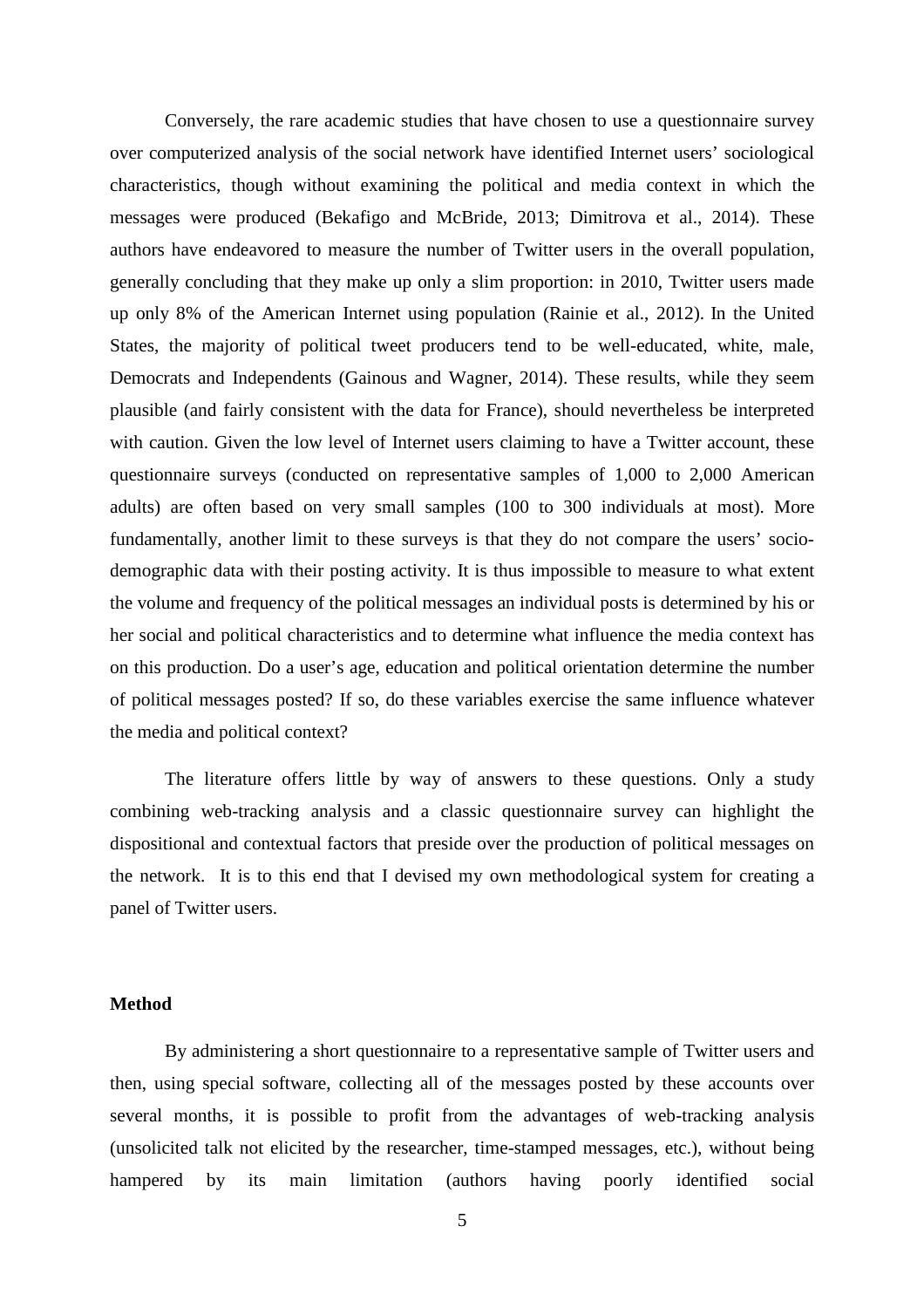characteristics). However, putting together a truly representative panel of users likely to post political messages raises some methodological difficulties. A brief description of the various stages in forming the panel of users of the social media will serve to illustrate these.

 To determine the sociological characteristics of individuals who post political messages on Twitter, I decided to administer a short questionnaire to a representative sample of users of this service. Unlike web-tracking approaches by which it is possible to analyze the entire population having Twitter accounts, administration of a questionnaire requires a population sampling procedure, and this for practical reasons. To perform this operation the investigator must have in his or her possession a complete list of the users of the social media. To my knowledge, such a list does not exist, or at least is not made public by Twitter. On the other hand, it is possible to inventory all of the users likely to post political messages by collecting all the tweets that include one or more political keywords over a given period of time.<sup>1</sup> I thus collected all the tweets posted on the network between March 1 and 31, 2012 that had the name (spelled correctly or incorrectly),<sup>2</sup> nickname, or campaign hashtag of the candidates in the first ballot of the French presidential election held on April 22, 2012. During this heavily politicized period, over 2,800,000 tweets were collected from 248,628 individual accounts.<sup>3</sup>

From this set I then extracted a random sample of 20,000 accounts on which a "manual" eligibility analysis was performed. To be eligible for the panel, the accounts had to have an individual author (and not an organization, a media outlet or a corporate entity) and be written primarily in French. I then "followed" 10,229 eligible accounts so that they would consult my profile inviting them to answer an online questionnaire containing some twenty socio-demographic items (sex, age, occupation and socio-professional category, education, social background, etc.) and political questions (political orientation, voting history, advocacy activity, etc.). In the wake of a follow-up campaign, 658 individuals (6.4 % of eligible accounts) answered the questionnaire and 608 (6.3 %) agreed to be part of the panel (the questionnaire specified that their tweets would be collected and analyzed anonymously by a team of researchers). Since that time, there has been no further interaction with the respondents.

 $\overline{a}$ 

 $1$  According to the definition of political given above, the keywords are the names of the main political parties, actors and institutions.

 $2$  In an effort to prevent any social discrimination.

 $3$  It can be assumed, although it is not verifiable, that users who posted no political message during this period of highly politicized ordinary discussions were highly unlikely to post any political messages at a later date.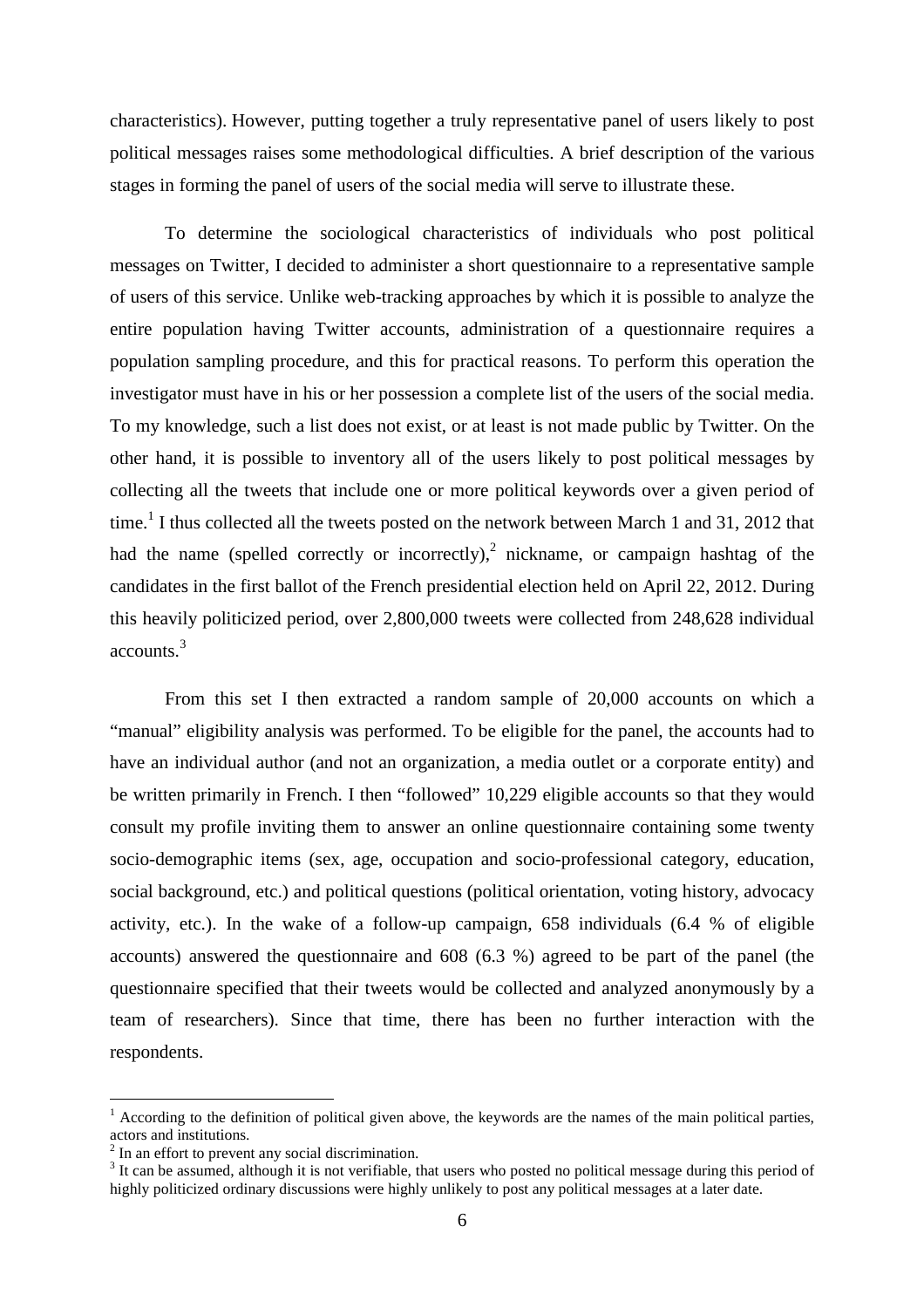To measure the extent to which the individuals who agreed to answer the questionnaire were representative of all the eligible accounts and thereby to minimize the selection bias inherent in any questionnaire survey, in addition to the "respondent panel," I also formed a control panel composed of a random sample of 620 individuals who had not answered the questionnaire. I then sought to characterize the members of this "non-respondent panel" socially and politically, using fragments of information that the users sometimes include in the social media or their blogs. This "non-respondent panel" was thus made up of both individuals for whom I had one or more socio-demographic indicators as well as individuals for whom I had none.

Using the software, I archived and analyzed all the tweets posted by the "respondent" and "non-respondent" panels over an 11-month period, from March 1, 2013 to January 31, 2014. During this period, nearly two million tweets (including nearly 125,000 messages containing occurrences of the political keywords) were posted by the members of these two panels. Before discussing the results of the statistical analysis of the panels, I would like to mention the advantages of this methodology.

 The method of creating a panel of Twitter users for this study combines the principal merits of both web-tracking analysis and questionnaire surveys. As in the case of research based solely on web-tracking analysis, the messages posted by panel members were not elicited by a researcher. While there was indeed interaction with the respondents at the outset of the study to administer the questionnaire, no further contact was undertaken. It is thus highly likely that between the date when the respondents answered the questionnaire (in March 2012) and the date when computerized analysis of their messages began (in March 2013, i.e. one year later), the respondents forgot about the investigation. Furthermore, like studies based on web-tracking analysis, the messages recorded by the software used are systematically time-stamped, making it possible to analyze the distribution by day of the number of tweets posted and situate this production in a specific political context.

The method for creating a social media user panel has two major differences compared to web-tracking research methods. For one, it does not enable the researcher to make an exhaustive study of all the messages posted on the social network. Nevertheless, the panel forms a statistically representative sample of the people likely to post political tweets on the social network. The size of the sample  $(n = 658)$  and the randomness of its selection ensure representativeness, justifying statistical processing of the data. Moreover, as previously noted,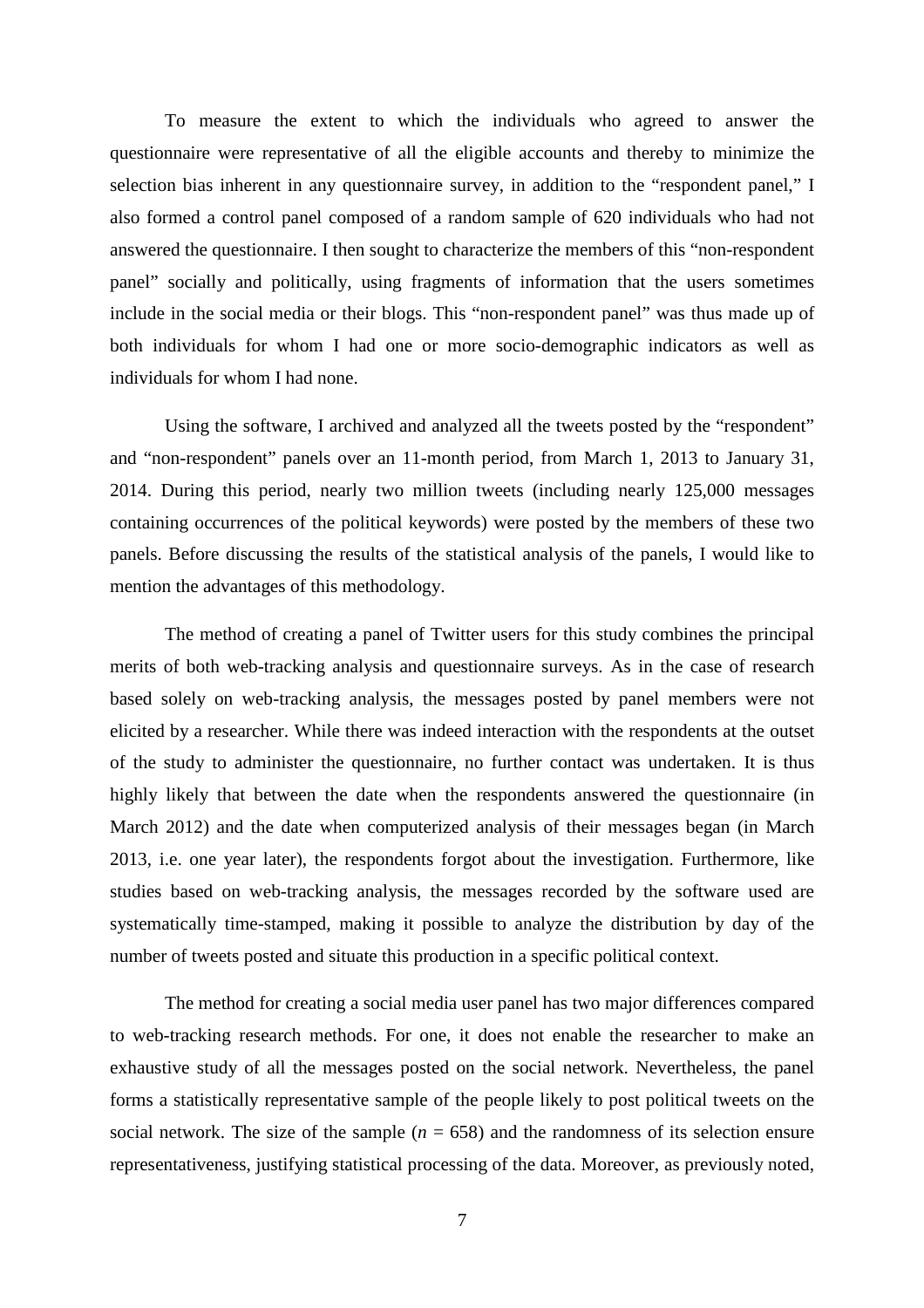to control possible selection bias induced by the questionnaire, a control panel was formed of people who did not respond. By comparing the data drawn from the respondent panel and the control panel, the representativeness of the results observed can be measured regularly. Secondly, unlike with web-tracking analysis, my method for creating the panel makes it possible to systematically associate messages collected by the software with sociodemographic and political data on their authors. By administering the questionnaire I was able to identify the sociological characteristics of each member of the panel (sex, age, socioprofessional category, interest in politics, etc.). This information was programmed into the software so that each message collected was associated with the social and political characteristics of its author. This data then made it possible to establish a precise sociological profile of the people expressing their political views on Twitter and thus investigate the hypothesis of a "democratic" discussion forum. It also enabled me to compare the volume and frequency of message posts among the various categories of users (employees and managers, little politicized and highly politicized individuals, voters on the left and right, etc.). In other words, I could thus measure the impact of sociological variables on the number of political tweets posted. Thirdly, it enabled me to objectivize the influence of the political and media context on these various categories of users.

These hypotheses were verified by longitudinal analysis of the "respondent" and "nonrespondent" panels, and the dispositional and contextual factors governing over the posting of political messages were thus identified.

#### *Key Findings*

Three main series of results can be drawn from the information gleaned from the questionnaire as well as the software-generated data. First, it will be shown that people who post political messages on Twitter are a highly select social group. Second, these individuals' social and political characteristics have been found to determine their level of political message posting. Third, the political context influences the level of political message posting for all categories of users.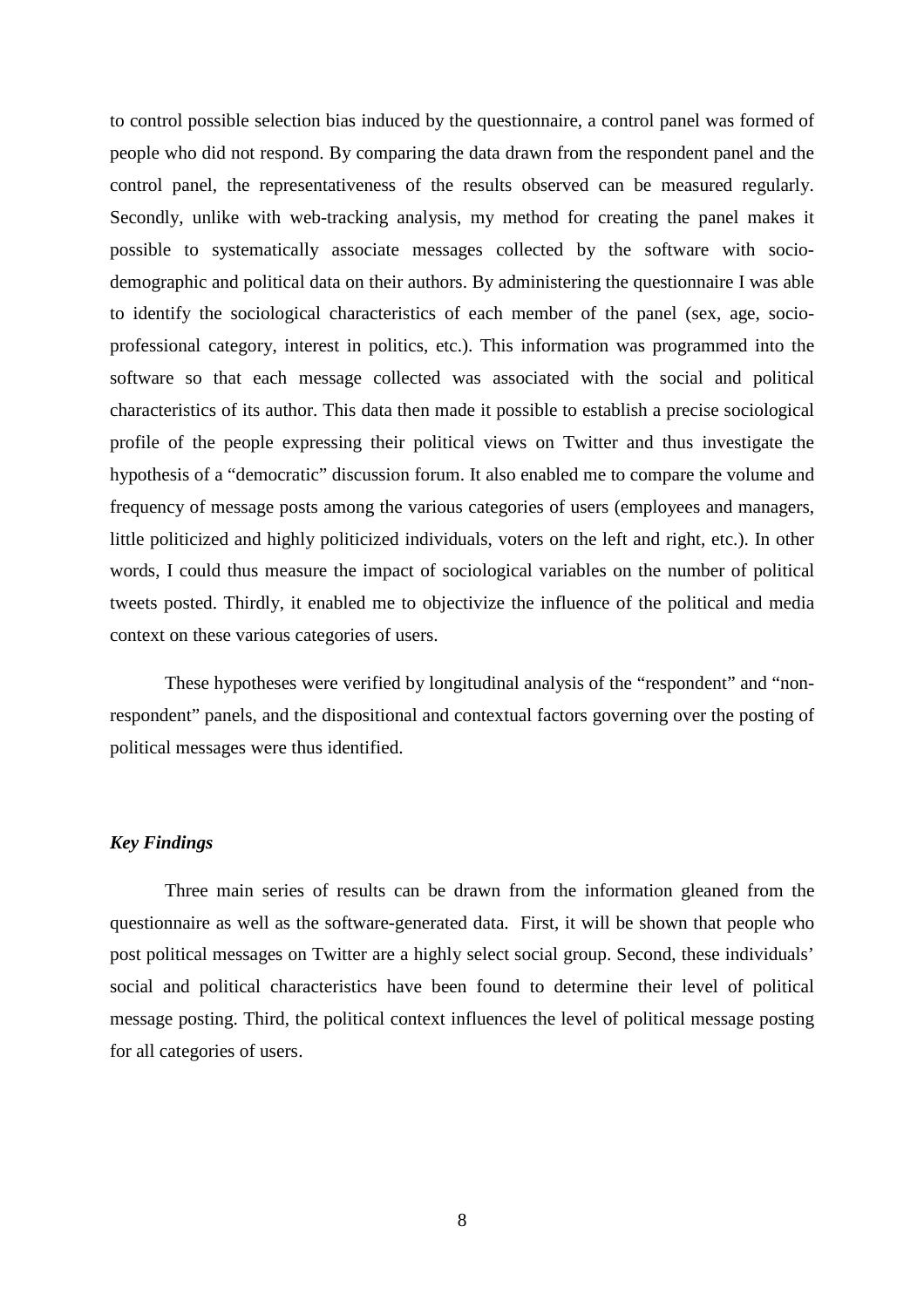#### *A very socially selective political discussion forum*

 People who more or less regularly post political messages on Twitter are a highly select social group. University educated, managerial level males are overrepresented in this population. Keenly interested in politics, regular voters and activists, authors of political tweets also show a very high level of politicization. However, unlike the usually most politicized and participative populations, authors of political tweets exhibit a certain sociological specificity: the younger population categories are very clearly overrepresented.

The most outstanding characteristic of the panel members that first comes to light is their young age. Whereas in 2012 the 18-25 age group made up 9.7 % of the French population, 39.8 % of the questionnaire respondents and 45.8 % of the non-respondent group (whose age could be identified) belong to this age group.

| Age group   | <b>Respondent panel</b><br>$(n = 658)$ | Non-respondent<br>panel<br>$(n = 240^*)$ | French<br>population<br><b>INSEE 2012</b> |
|-------------|----------------------------------------|------------------------------------------|-------------------------------------------|
| Under 18    | 8.1                                    | 19.6                                     | 22.2                                      |
| 18 to 25    | 39.8                                   | 45.8                                     | 9.7                                       |
| 26 to 34    | 20.1                                   | 14.2                                     | 11.1                                      |
| 35 to 45    | 18.8                                   | 14.6                                     | 14.7                                      |
| 46 to 60    | 9.3                                    | 4.6                                      | 20.0                                      |
| 61 and over | 4.0                                    | 1.3                                      | 22.2                                      |
| Total       | 100.0                                  | 100.0                                    | 100.0                                     |

*Table 2. "Respondent" and "non-respondent" panel populations by age (%)* 

**\*Individuals whose age could be identified (38.8% of non-respondent panel randomly drawn**)

This result may seem counter-intuitive, as the younger population categories are precisely those that vote the least. The 18-24 age group contains the lowest proportion of people who are not registered to vote and the highest number of non-voters. Yet it is indeed the 18-24-year-olds in the panel who express themselves politically the most on Twitter. In the social media, contrary to what is observed in elections, younger individuals are those who "participate" the most. On examining these results, one might then assume that young people are perhaps not less politicized but simply less drawn to classic forms of political participation (voting, working for a party, etc.) and find in the social media a new form of commitment that better suits them. The data taken from the questionnaire would appear to qualify this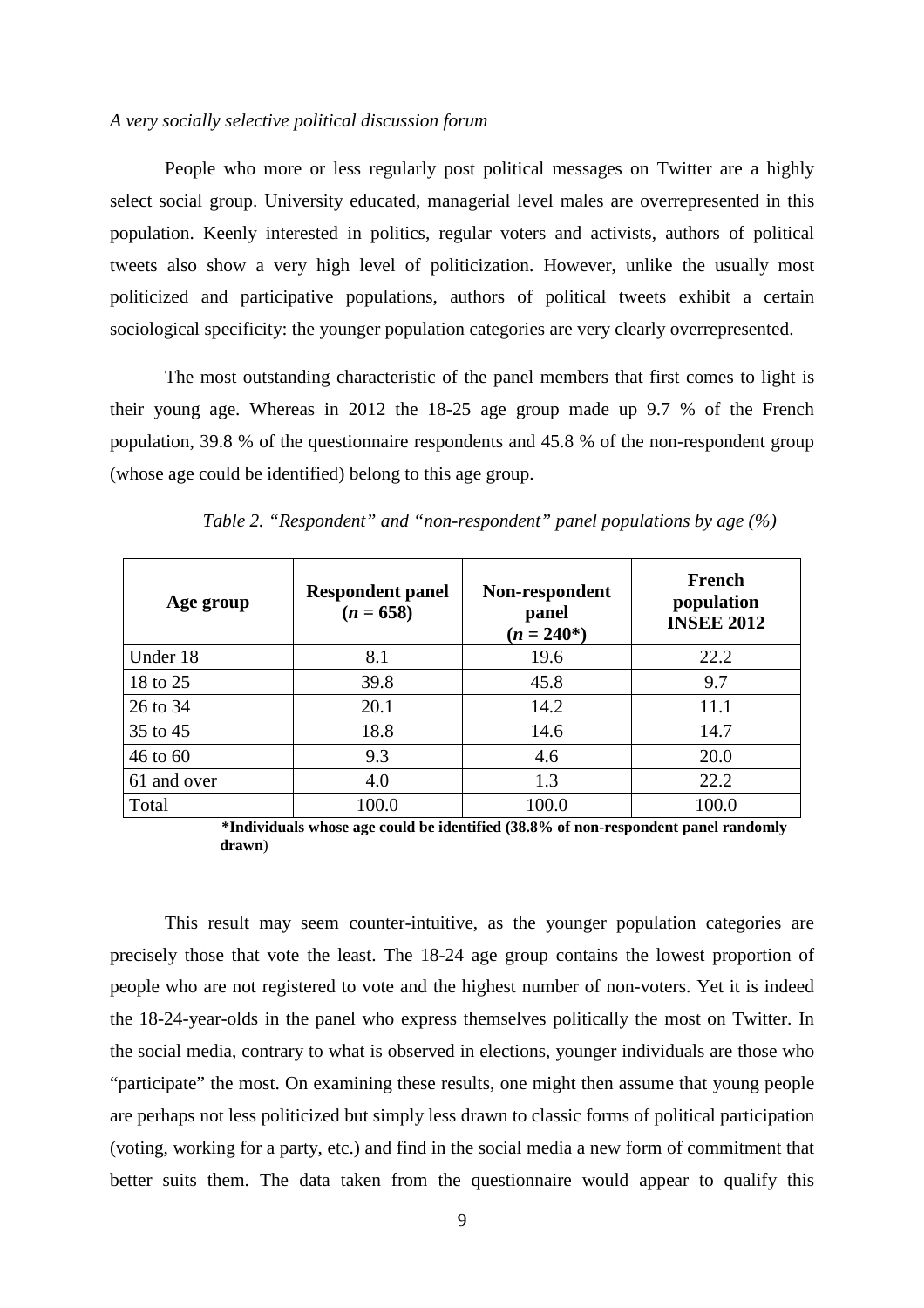hypothesis. Younger individuals who have posted political tweets are precisely those who voted in the first ballot of the presidential election. While French people between the ages of 18 and 24 are proportionally those who voted the least on April 22, 2012 (only 72.4 % of this age group voted), almost 92 % of those of the same age who posted political tweets *declared*  having voted. This is the highest turnout rate by age group of the entire "respondents" panel. Aside from their young age – which therefore cannot be interpreted as a sign of the democratization of political participation – the people who posted political messages on Twitter actually show very similar social characteristics to the people belonging to the most politicized segments of the population.

 Authors of political tweets thus occupy fairly high positions in the social space. Senior managers and professions are significantly overrepresented in the sample. Whereas managers make up only 14.8 % of the French working-age population no longer enrolled in a course of study, 49.2 % of the people who answered our questionnaire and 71.1 % of the nonrespondent group (and whose social position could be identified) $4$  belong to this socioprofessional category. On the other hand, manual workers and employees are underrepresented. Only 2.4 % of the respondent panel and 1.0 % of the non-respondent panel (whose occupation could be identified) are workers, whereas this socio-professional category represents 19.1 % of the French working-age population no longer enrolled in a course of study.

 $\overline{a}$ 

<sup>&</sup>lt;sup>4</sup> Regarding the non-respondent panel, the socio-professional category could be identified in 32.4 % of the cases. It should be noted, however, that certain categories are easier to identify than others. The socio-professional category of non-respondents whose occupation could be identified are not distributed the same was as the socioprofessional category of non-respondents whose occupation could not be identified. Indicating one's own profession on the Internet is a socially situated activity that is distributed differently according to the various socio-professional categories. Managers thus tend more than average to indicate their profession on their Twitter profile or on other social media. Their presence on "professional" networks such as LinkedIn and Viadeo (more geared toward skilled jobs), where user profiles often amount to online *curricula vitae*, facilitates identification of their profession. On the other hand, technicians and associate professionals, manual workers and employees rarely specify their occupation on the Internet. For example, 74 % of the managers in the "respondents" panel had filled in their Twitter profile as opposed to only 33 % of the manual workers.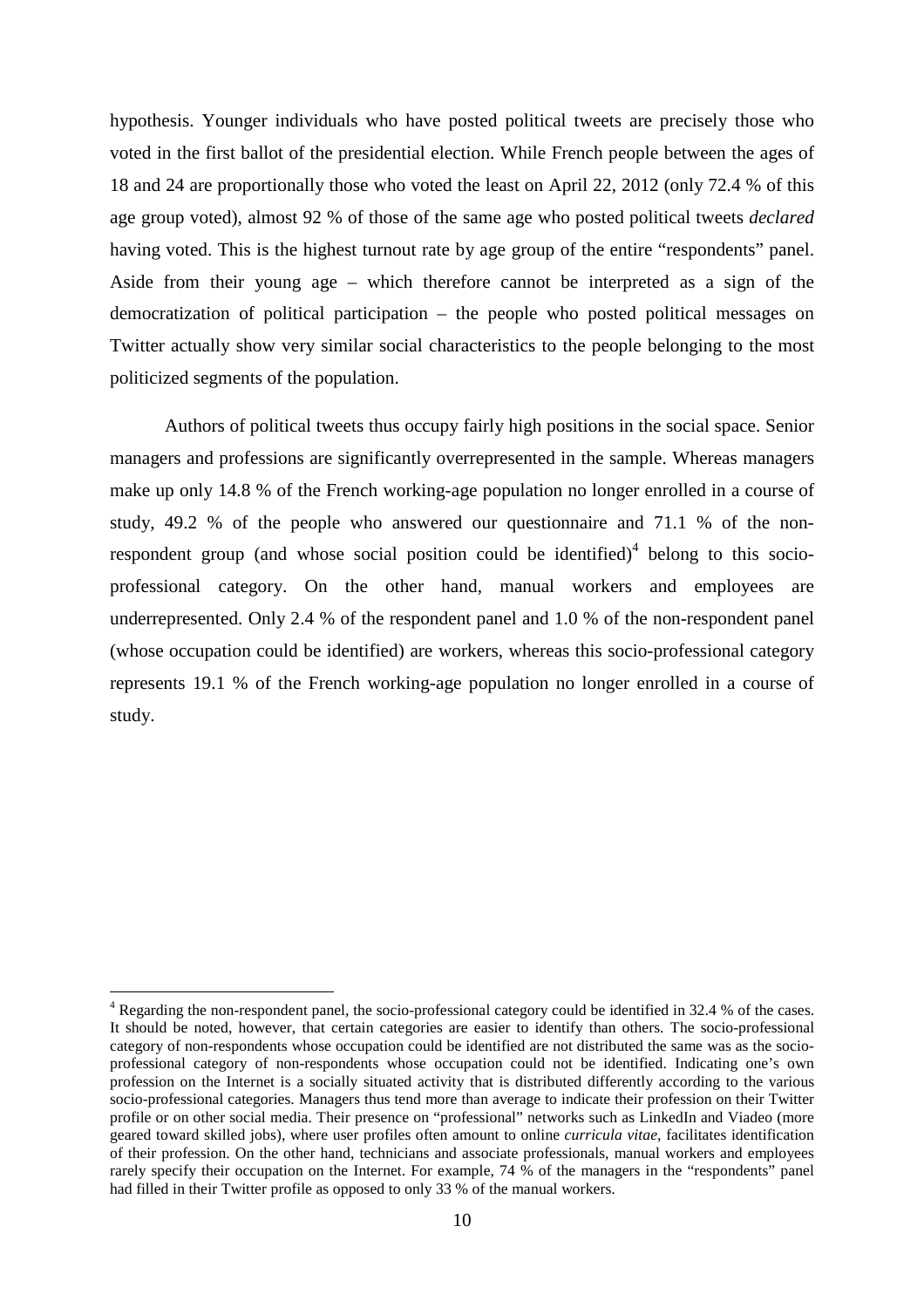| Socio-professional category (excluding students) | <b>Respondents</b><br>$(n = 378)$ | Non-Resp.<br>$(n = 201)$ **                     | <b>INSEE 2012</b> |
|--------------------------------------------------|-----------------------------------|-------------------------------------------------|-------------------|
| <b>Farmers</b>                                   | $0.3*$                            | $0.0*$                                          | 1.0               |
| Sole traders, self-employed and business owners  | $2.4*$                            | $4.0*$                                          | 3.4               |
| Managers and higher intellectual professions     | 49.2                              | 71.1                                            | 9.6               |
| Technicians and associate professionals          | 25.7                              | 16.9                                            | 13.3              |
| Employees                                        | 10.6                              | $3.5*$                                          | <b>16.0</b>       |
| Manual workers                                   | $2.4*$                            | $1.0*$                                          | 12.4              |
| Retired                                          | 5.8                               | $1.0*$                                          | 26.5              |
| Other no occupation                              | $3.7*$                            | $2.5*$                                          | 17.7              |
| Total                                            | 100                               | 100.0                                           | 100.0             |
|                                                  |                                   | $C_{\text{outco}}$ . INCEE $2012$ . IEOD $2010$ |                   |

*Table 3. Panel members by socio-professional category (%)* 

Source: INSEE, 2012; IFOP, 2010

\*Low numbers \*\*Individuals whose occupation could not be identified \*\*\*Only the unemployed and housewives/husbands.

Aside from their occupation, the panel members display other social characteristics that make them similar to the generally most politicized populations. One example is the overrepresentation of men. Whereas the French Internet-using population is made up of men and women in equal proportions,<sup>5</sup> women are clearly underrepresented in the sample.  $59.4\%$ of the authors of political tweets who answered the questionnaire and 66.4% of the nonrespondents are men.

|  | Table 4. Population by sex $(%)$ |  |
|--|----------------------------------|--|
|--|----------------------------------|--|

| <b>Sex</b> | <b>Respondent</b><br><b>Panel</b><br>$(n = 658)$ | Non-<br>respondent<br>panel ( $n =$<br>590) | <b>Internet</b><br>pop.<br><b>IFOP 2012</b><br>$(n = 2005)$ | French<br>pop.<br><b>INSEE</b><br>2012 |
|------------|--------------------------------------------------|---------------------------------------------|-------------------------------------------------------------|----------------------------------------|
| Male       | 59.4                                             | 66.4                                        | 49.7                                                        | 48.5                                   |
| Female     | 40.6                                             | 33.6                                        | 50.3                                                        | 51.6                                   |
| Total      | 100.0                                            | 100.0                                       | 100.0                                                       | 100.0                                  |
|            |                                                  |                                             |                                                             | $C_{\text{outcoor}}$ IEOD INCE         |

Sources: IFOP, INSEE

Beyond the "historical" differences in political competence between men and women (Norris, 1993), the gender gap in political participation on the social network can also be explained by the predominance of management-level positions in the sample. Each socioprofessional category is defined by a specific sex ratio. In 2012, among the French population age 15 and over, the "employee" category was thus made up of 76.6 % women, whereas in

<sup>&</sup>lt;sup>5</sup> On Facebook, the social media with the highest penetration rate among the Internet user population, women on the other hand are a majority: 53.1 % of the registered users are women (source: IFOP, "Observatoire des réseaux sociaux," 2012 wave).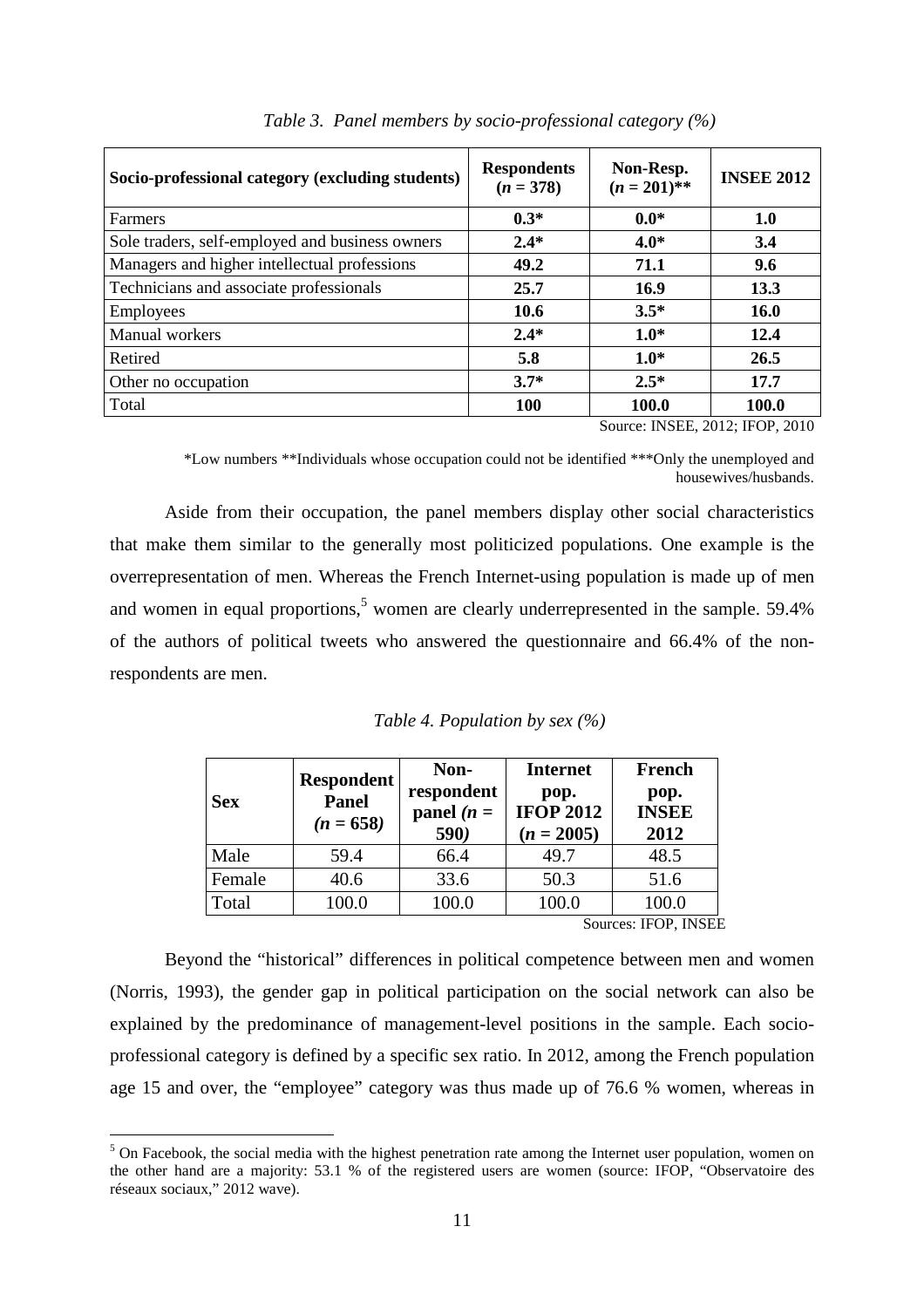managerial positions, it was only 40.2 %. Overrepresentation of managers in the sample thus provides an additional explanatory factor for the statistical underrepresentation of women.

The last sociological characteristic of people posting political messages on Twitter is their very high level of education. Individuals who agreed to answer our questionnaire are considerably better educated than the average French person.<sup>6</sup> This overrepresentation is true not only of individuals enrolled in a course of study, as noted previously. If students are excluded from the sample, three-quarters of the tweet authors have a degree in higher education (74.9 %) and nearly half even have a Master's degree or higher 44.5%.

|                                                     | Respondent    |
|-----------------------------------------------------|---------------|
| Last degree obtained (excluding students)           | panel ( $n =$ |
|                                                     | 378)          |
| Less than the Baccalaureate                         | 11.4          |
| Baccalaureate or equivalent                         | 13.8          |
| Associate's degree, vocational degree or equivalent | 14.8          |
| Bachelor's or equivalent                            | 14.6          |
| Master's or equivalent                              | 44.5          |
| Doctorate                                           | 3.7           |
| <b>Overall Total</b>                                | 100.0         |

*Table 6. Respondent population by education (%)*

People posting political messages thus exhibit atypical social characteristics: they are primarily highly educated male students and managers. These characteristics help to explain the very high level politicization of this population. 56 % of the questionnaire respondents state they are "very" interested in politics, a finding that is considerably higher than the results of surveys taken among representative samples of the French electorate. Thus according to an exit poll taken in June 2012, only 21 % of French citizens of voting age declare they are "very" interested in politics, a rate that is 35 percentage points lower than the present study findings (CEVIPOF, 2012). Beyond this very high level of politicization, authors of political tweets are also characterized by a fairly homogenous political profile: the leftwing electorate is predominant on Twitter. 56 % of the questionnaire respondents position themselves "very"

 $\overline{a}$ 

<sup>&</sup>lt;sup>6</sup> It should be noted, however, that the underrepresentation of the older population categories in the sample automatically explains the high educational level, as the chances of having a Master's degree in 2015 is not the same for the over 65 and the 25-49 age group.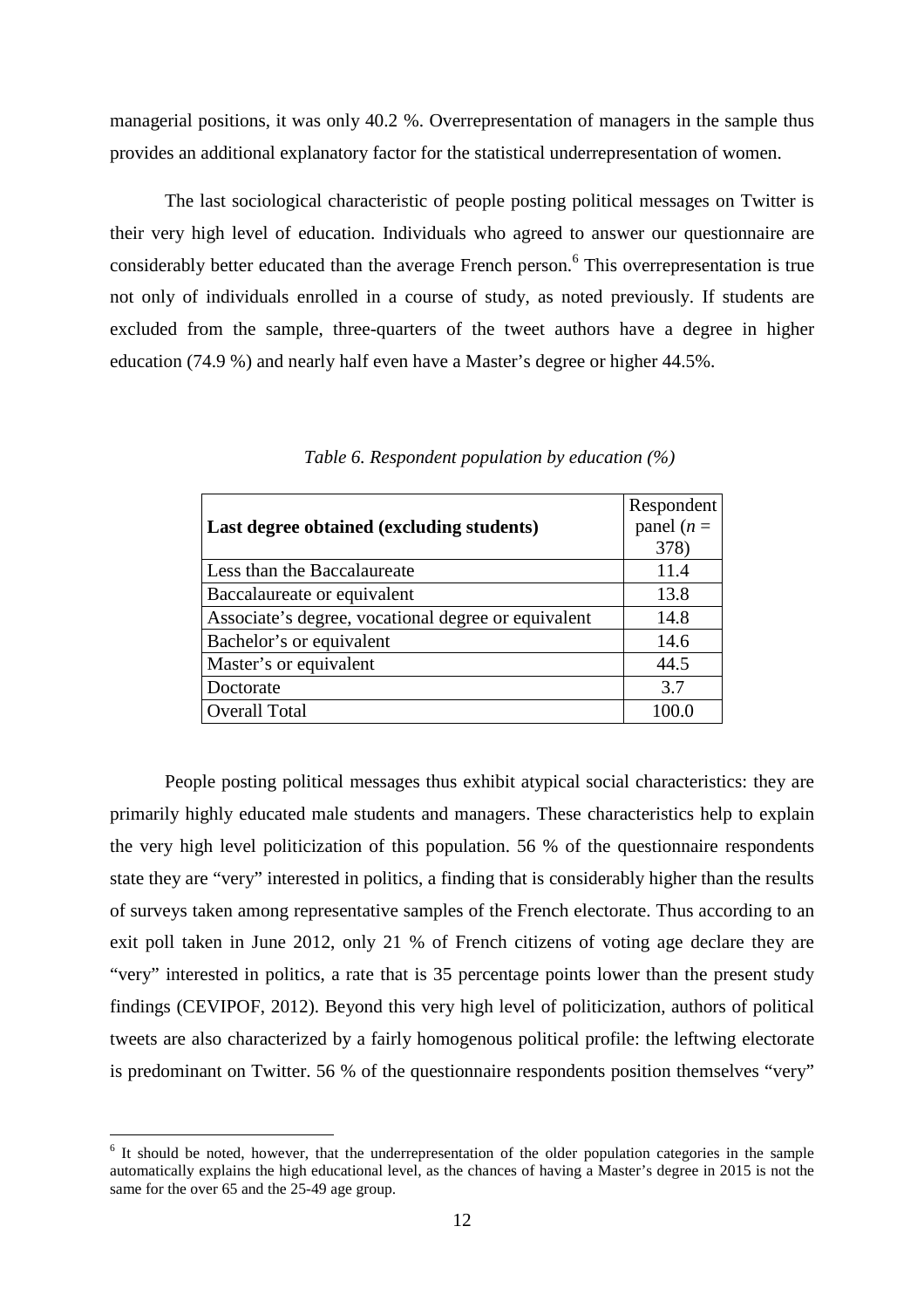(19 %) or "rather" (37 %) on the left, compared to only 23 % who position themselves "very" (4 %) or "rather" (19 %) to the right.

#### *The influence of social and political variables on tweeting level*

From March 1, 2013 to January 31, 2014, the members of the "respondents" panel posted 840,251 tweets. 81,606 of these messages contained political occurrences,<sup>7</sup> which is 9.7 % of tweets posted. The statistical distribution of these messages shows very irregular tweeting patterns. Differences were noted not only with regard to the points in time of the postings – the number of political tweets posted by the panel varies considerably from one day to the next – but also among individuals.

The number of political messages posted by Twitter users is in fact very uneven from one person to another. Over the entire period, 3% of the panel members alone produced over half the political messages posted. The number of political messages posted therefore turns out to be very unevenly distributed over the population. Statistical analysis isolated several variables that help to explain this unevenness. The first variable is age. A significant correlation was noted between the users' age and the total number of political tweets they posted.

| <b>Age Group</b> | $n =$ | Average<br>number<br>of tweets |
|------------------|-------|--------------------------------|
| Under 18         | 43    | 25                             |
| 18 to 25         | 230   | 78                             |
| 26 to 34         | 108   | 75                             |
| 35 to 45         | 103   | 216                            |
| 46 to 60         | 52    | 229                            |
| 61 and over      | 22    | 921                            |
| Total            | 558   | 146                            |

*Table 10. Average number of political tweets posted by age group* 

<sup>&</sup>lt;sup>7</sup> A list of 121 political terms was drawn up, including the name of the main parties, institutions and politicians.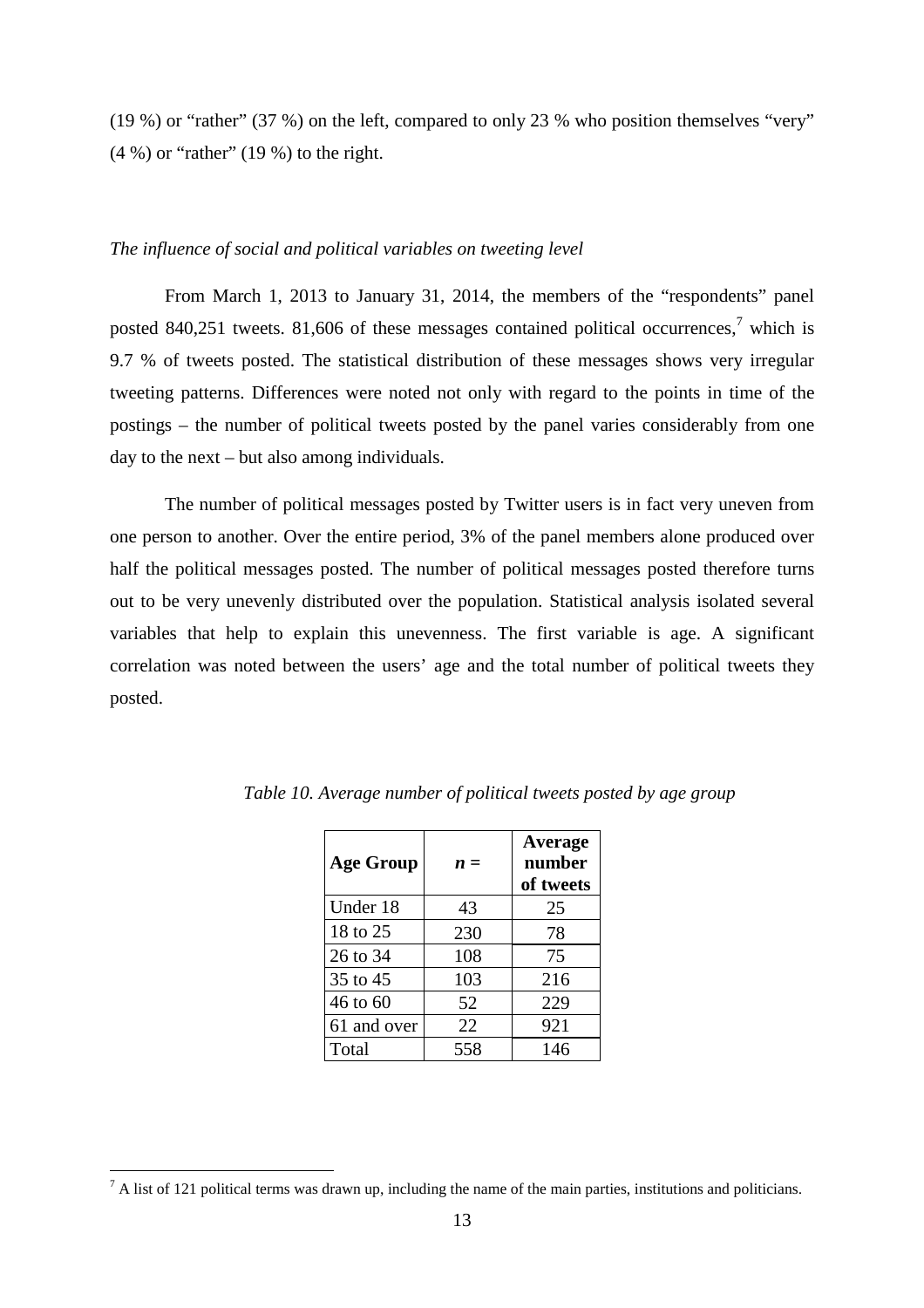The number of political tweets posted thus increases with age. Although it has already been pointed out that the older age groups are considerably underrepresented in the sample population (the over 61 make up 4 % of the "respondents"), they are nevertheless the age group that produces the most political tweets on average. In other words, there are fewer people over the age of 61 who produce political tweets, but this minority of tweet producers is the group that produces the most tweets on average. The older age groups are thus the biggest message producers. These individuals seem to combine four salient characteristics at once, which explains their high level of message production: a greater age than the average age of Internet users (41 in 2012), a lack of professional and family constraints and thus more free time, a high level of politicization and mastery of the Internet and computer technology – often through self-training.

A second variable significantly correlated with number of political messages posted is the respondents' level of politicization. A correlation was thus noted between self-declared level of interest in politics and the number of political tweets posted. Respondents who said they are "very" interested in politics post on average eight times more political tweets than those who declare "little" or "no" interest and four times as many as those who claim to have "some" interest.

| Variable                      | Group                       | $\boldsymbol{n} =$ | Average number<br>of tweets | Test t | p-value | p<<br>$0.05 =$ |
|-------------------------------|-----------------------------|--------------------|-----------------------------|--------|---------|----------------|
|                               | Little or no interest $ 72$ |                    | 29.14                       |        |         |                |
| Number<br>ΟĪ                  | Some interest               | 171                | 53.59                       | 0.272  | 0.000   | $\ast$         |
| political<br>tweets<br>posted | Very interested             | 315                | 223.31                      |        |         |                |
|                               | Total                       | 558                | 146.25                      |        |         |                |

*Table 11. Declared interest in politics and number of political tweets posted (Spearman test)* 

People the most interested in politics are those who post the most political messages. While this finding is hardly surprising, it is nevertheless interesting to note that interest in politics, which is a self-reported variable, objectively determines the number of political messages posted. In the case at hand, the data gleaned from observation corroborates the data generated by the survey questionnaire. Likewise, membership in a political party also determines the number of political tweets produced. Party activists thus posted twice as many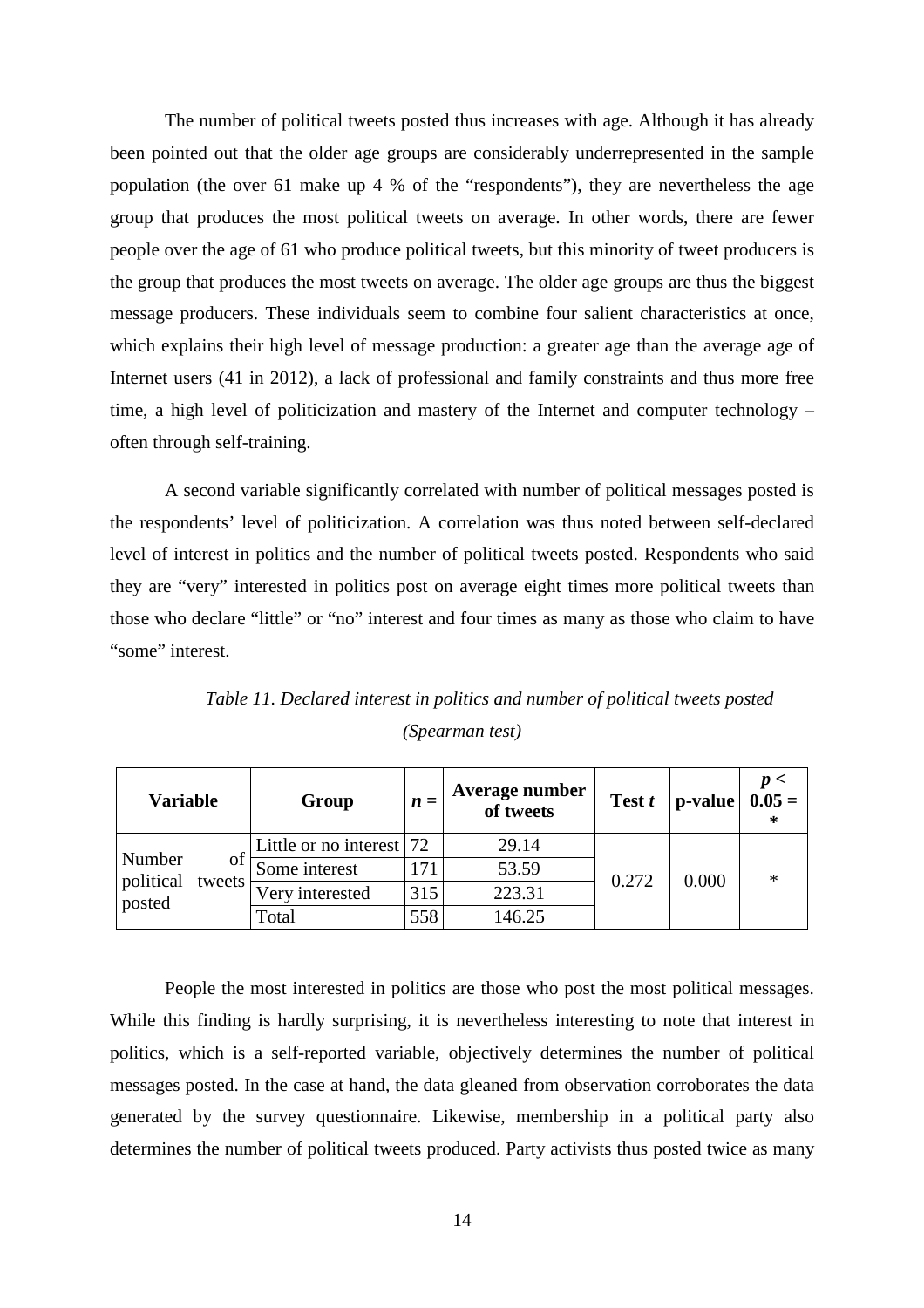political tweets on average during the period (225 tweets, or 20 tweets per month) than nonactivists (109 tweets, or 10 tweets per month).

| <b>Variable</b>                        | Group        | $\boldsymbol{n} =$ | Average number<br>of tweets |       |       | <b>Test t</b>   p-value   $p < 0.05 =$ * |
|----------------------------------------|--------------|--------------------|-----------------------------|-------|-------|------------------------------------------|
| Number                                 | of Activists | 178                | 225.30                      |       |       |                                          |
| political tweets   Non-activists   380 |              |                    | 109.22                      | 2.256 | 0.024 | ∗                                        |
| posted                                 | Total        | 558                | 146.25                      |       |       |                                          |

*Table 12. Comparison of the number of political tweets posted between activists and non-activists (Spearman test)* 

The third variable that significantly influences the number of political messages posted is the users' level of activity on the social media platform. A number of indicators can serve to measure this level of activity, in particular the total number of messages posted. The total number of tweets posted counts all messages posted by the respondents, whether political or not. A high number of messages then suggests that the user is very active on the network and is used to posting messages regularly and communicating with other social media users. Postulating that the total number of tweets posted determines the number of political tweets may at first seem tautological, as political tweets are necessarily included in the total number of tweets posted. The opposite does not prove to be true, however: posting a large number of tweets does not necessarily imply posting a large number of political tweets. The total number of tweets posted turns out to be the variable the most strongly correlated with number of political tweets produced. It would appear that the necessary (but not sufficient) condition for producing political tweets is the regularity of tweeting. Being politically "talkative" on Twitter presupposes being "talkative" on the social media platform in general.

| <b>Population</b>    | <b>Variable</b>                                   | $\boldsymbol{n} =$ |       | <i>p</i> -value   <i>p</i> < $0.05 =$ * |
|----------------------|---------------------------------------------------|--------------------|-------|-----------------------------------------|
|                      | Number of political tweets $ 558 0.437 0.000$     |                    |       | ∗                                       |
| <b>Respondents</b>   | Total number of tweets                            |                    |       |                                         |
| Non-respondent panel | $\sqrt{N$ Number of political tweets $517 0.309 $ |                    | 0.000 | ∗                                       |
|                      | Total number of tweets                            |                    |       |                                         |

*Table 13. Total number of tweets and number of political tweets (Pearson's test)*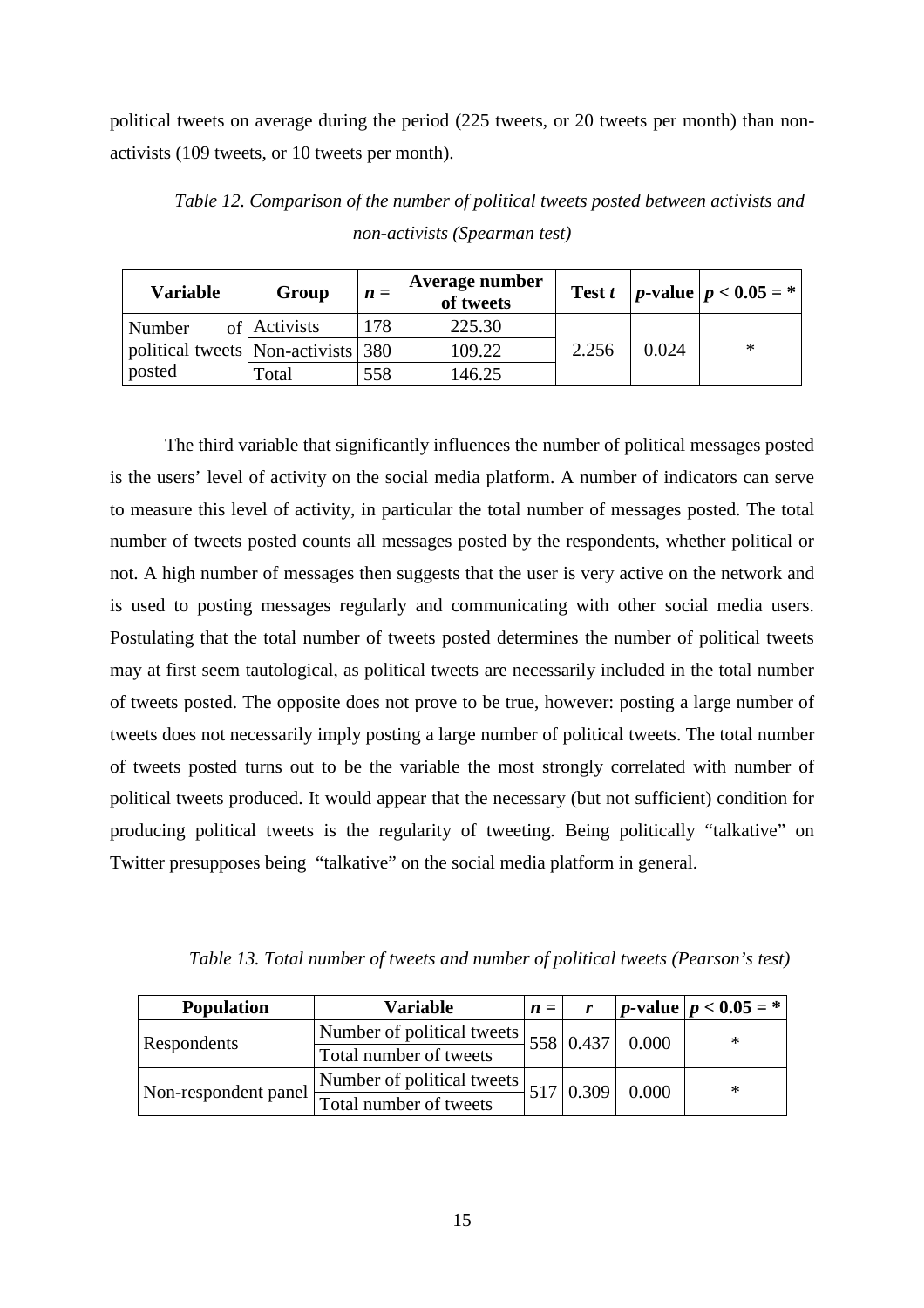Users' age, level of politicization and level of activity on the social network are thus all variables that explain strong individual discrepancies in posting political messages.

#### *Impact of the political context on tweeting level*

The number of political tweets posted is not only very uneven from one person to another, but it is also very irregular from one day to the next. The number of political tweets, as well as the number of individuals who post them, varies considerably according to the date the messages are posted on the social network.

*Figure 1. Distribution of political tweets posted by the panels by day from March 1, 2013 to January 31, 2014* 



As is the case in the previously cited research, the above figure indicates clear spikes in political message tweets. Except for the month of April, these peaks are fairly spaced out in time and are also very short in duration: the volume of tweets generally plummets right after the spike occurs. Eight different peaks were isolated and tweet samples posted on those days were examined. Each of the peaks in fact coincides with a political "event" that occupied headlines at the time (scandals, revelations regarding the private life of the head of state, law on same-sex marriage, demonstrations against this law). In France as elsewhere, political topics discussed by social media users seem to be partly defined by the mainstream media.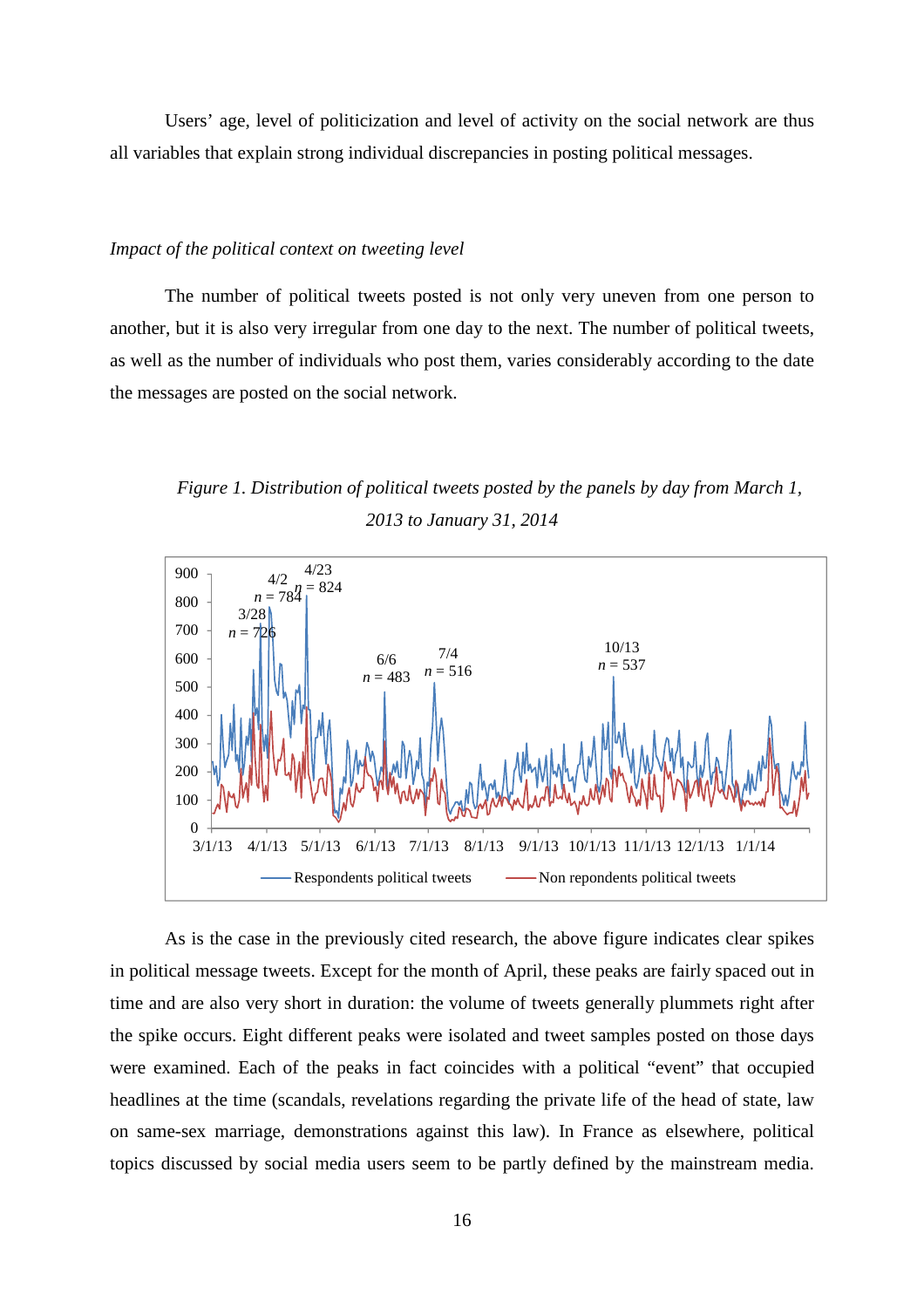The number of political tweets posted thus depends considerably on the political and media context.

| Date                   | Number of<br>tweets | $\frac{0}{0}$<br>of the<br>panel | Event                                                                                                                                   |
|------------------------|---------------------|----------------------------------|-----------------------------------------------------------------------------------------------------------------------------------------|
| April 23, 2013         | 824                 | 27                               | National Assembly passes the law on same-sex<br>marriage                                                                                |
| April 2, 2013          | 679                 | 25                               | Jérôme Cahuzac admits having cheated on his<br>taxes                                                                                    |
| March 28, 2013         | 726                 | 19                               | Televised interview with François Hollande<br>on France 2 public television evening news                                                |
| April 8, 2013          | 583                 | 19                               | Asset declarations published by certain ministers                                                                                       |
| June 6, 2013           | 483                 | 19                               | Death of Clément Méric, young extreme leftwing<br>activist                                                                              |
| March 24, 2013         | 562                 | 17                               | "Manif pour tous" demonstration against same-<br>sex marriage: $300,000$ to 1.4 M participants +<br>Legislative by-election UMP/FN Oise |
| July 4, 2013           | 516                 | 17                               | Sarkozy's campaign<br>Nicolas<br>accounts<br>disqualified for partial reimbursement                                                     |
| <b>January 9, 2014</b> | 397                 | 15                               | Closer magazine reveals Hollande/Gayet affair                                                                                           |

*Table 14. Highest daily volume and rate of production by the "respondents" panel*

What categories of users are the most sensitive to these political "events"? Are the most politicized the ones who have a keen interest in extraordinary political "events"? Or on the contrary is it the least politicized users who only express themselves politically when political moments coincide with social moments? A comparison of the evolution of the dayto-day tweeting rate of "respondents" who say they are "very" interested in politics with the daily tweeting patterns of the other "respondents" who claim to have "some, a little or no" interest in politics produces two fairly symmetrical curves. In other words, on different scales, the uneven day-to-day political tweeting patterns are the same among the most politicized and the least politicized categories of the panel (who remain, it should be remembered, considerably more politicized than the average French citizen). "Political-media" events thus seem to generate unusual levels of postings among both the most and the least politicized members of the panel. In short, the level of political messages posted on Twitter depends at once on individual variables (age, level of politicization, level of activity on the network) and much more appreciably on the political and media context.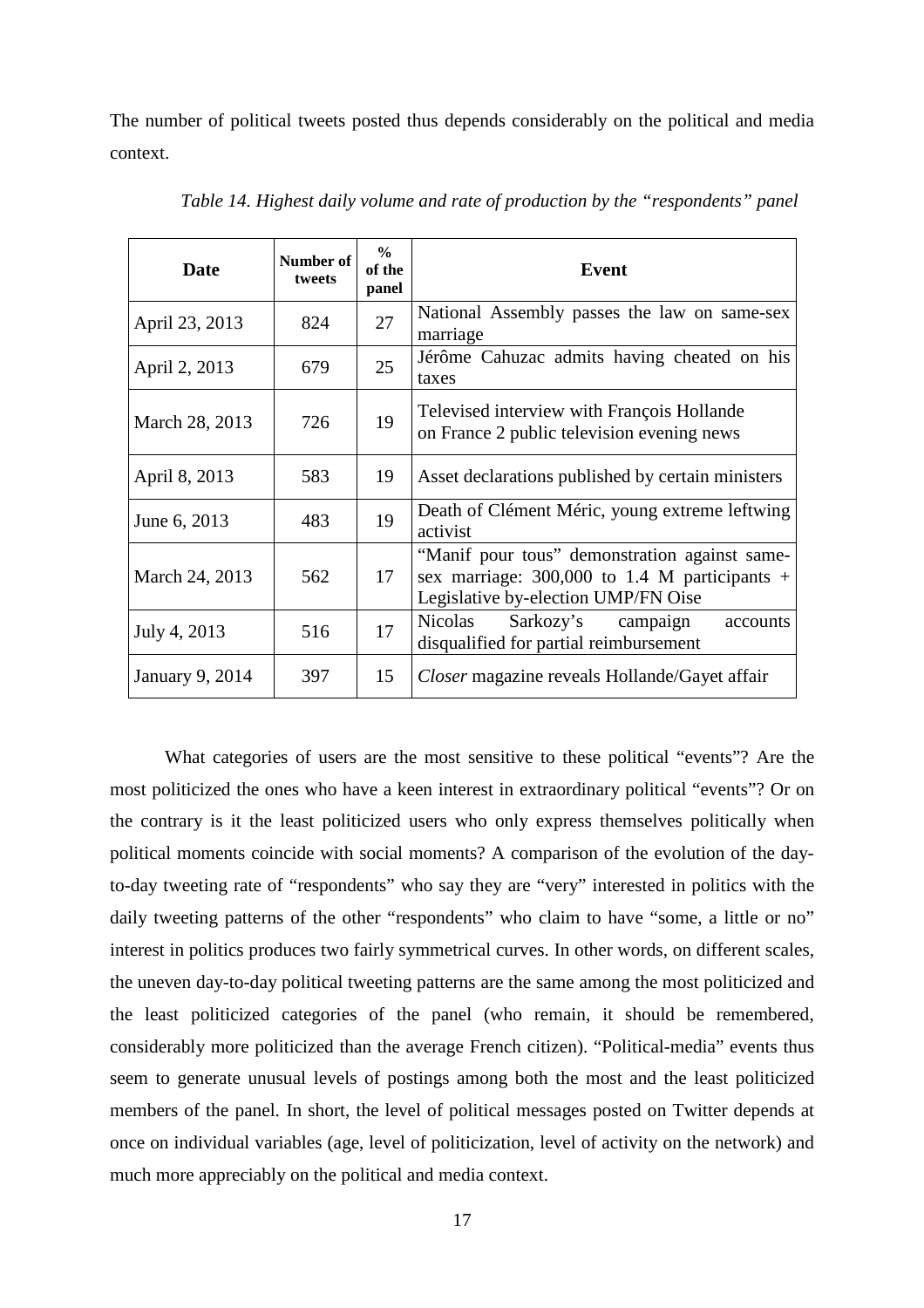

*Figure 4.2 Daily evolution of the respondent tweeting rate by declared interest in politics* 

### **Conclusion**

Combining a web-tracking analysis approach with a classic questionnaire survey approach thus enables researchers to profit from the methodological potential the Internet offers while allowing them to situate the data collected in the "real" social space. This methodology has thus made it possible to show the extent to which Twitter users are the product of considerable social selection, as well as the influence of sociological variables on user posting practices and habits. Future research should investigate the impact of sociological variables on the form and content of the messages collected.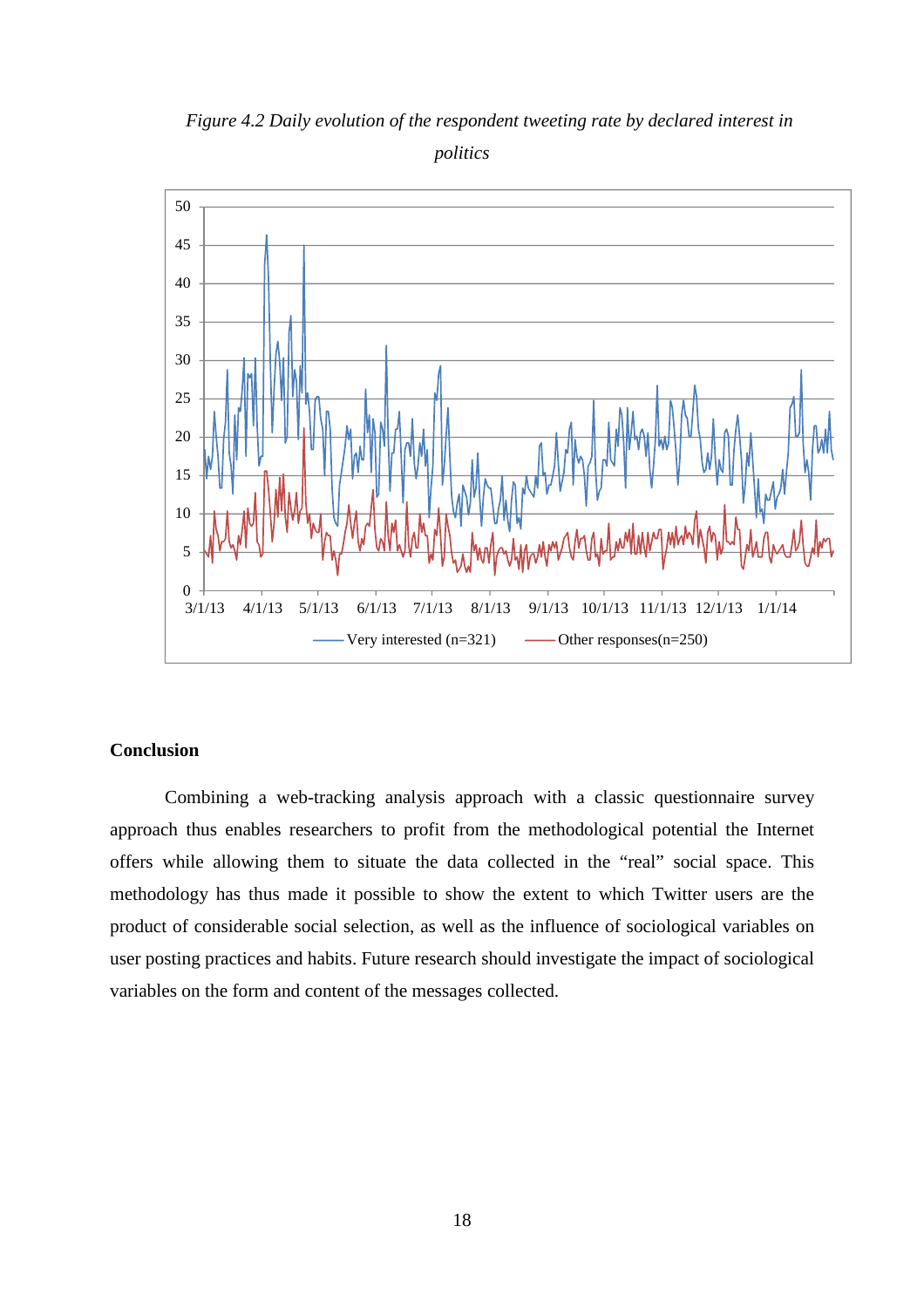#### **Bibliography**

AMPOFO, Lawrence, ANSTEAD, Nick and Ben O'LOUGHLIN (2011),"Trust, Confidence, And Credibility: Citizen Responses on Twitter to Opinion Polls during the 2010 UK General Election," *Information, Communication & Society*, 14(6), pp. 850-871.

ANSTEAD, Nick and O'LOUGHLIN, Ben (2011),"The Emerging Viewertariat and BBC Question Time: Television Debate and Real-Time Commenting Online," *The International Journal of Press/Politics*, 16(4), pp. 440–462.

AUSSERHOFER, Julian and MAIREDER, Axel (2013), "National Politics on Twitter: Structures and Topics of a Networked Public Sphere," *Information, Communication & Society*, 16(3), pp. 291-314.

BEKAFIGO, Marija and McBRIDE, Allan (2013),"Who Tweets about Politics? Political Participation of Twitter Users during the 2011 Gubernatorial Elections," *Social Science Computer Review*, 31(5), pp. 625-643.

DIMITROVA, Daniela, SHEHATA, Adam, STRÖMBÄCK, Jesper and NORD, Lars (2014), "The Effects of Digital Media on Political Knowledge and Participation in Election Campaigns: Evidence from Panel Data," *Communication Research*, 41(1), pp. 95-118.

GAINOUS, Jason and WAGNER, Kevin (eds) (2014), *Tweeting to Power: The Social Media Revolution in American Politics*, Oxford, Oxford University Press.

GAYO-AVELLO, Daniel (2013), "A Meta-Analysis of State-Of-The-Art Electoral Prediction from Twitter Data," *Social Science Computer Review*, vol. 31, no. 6, pp. 649-679.

IFOP (2013), "Observatoire des réseaux sociaux".

JUNGHERR, Andreas and JÜRGENS, Pascal (2014), "Through a Glass, Darkly: Tactical Support and Symbolic Association in Twitter Messages Commenting on Stuttgart 21," *Social Science Computer Review*, 32(1), pp. 74-89.

JUNGHERR, Andreas (2014), "The Logic of Political Coverage on Twitter: Temporal Dynamics and Content," *Journal of Communication*, Vol. 64, no. 2, pp. 239-259.

JUNGHERR, Andreas, "Tweets and Votes, A Special Relationship: The 2009 Federal Election in Germany," in WEBER, Ingmar, POPESCU, Ana-Maria and PENNACCHIOTTI,